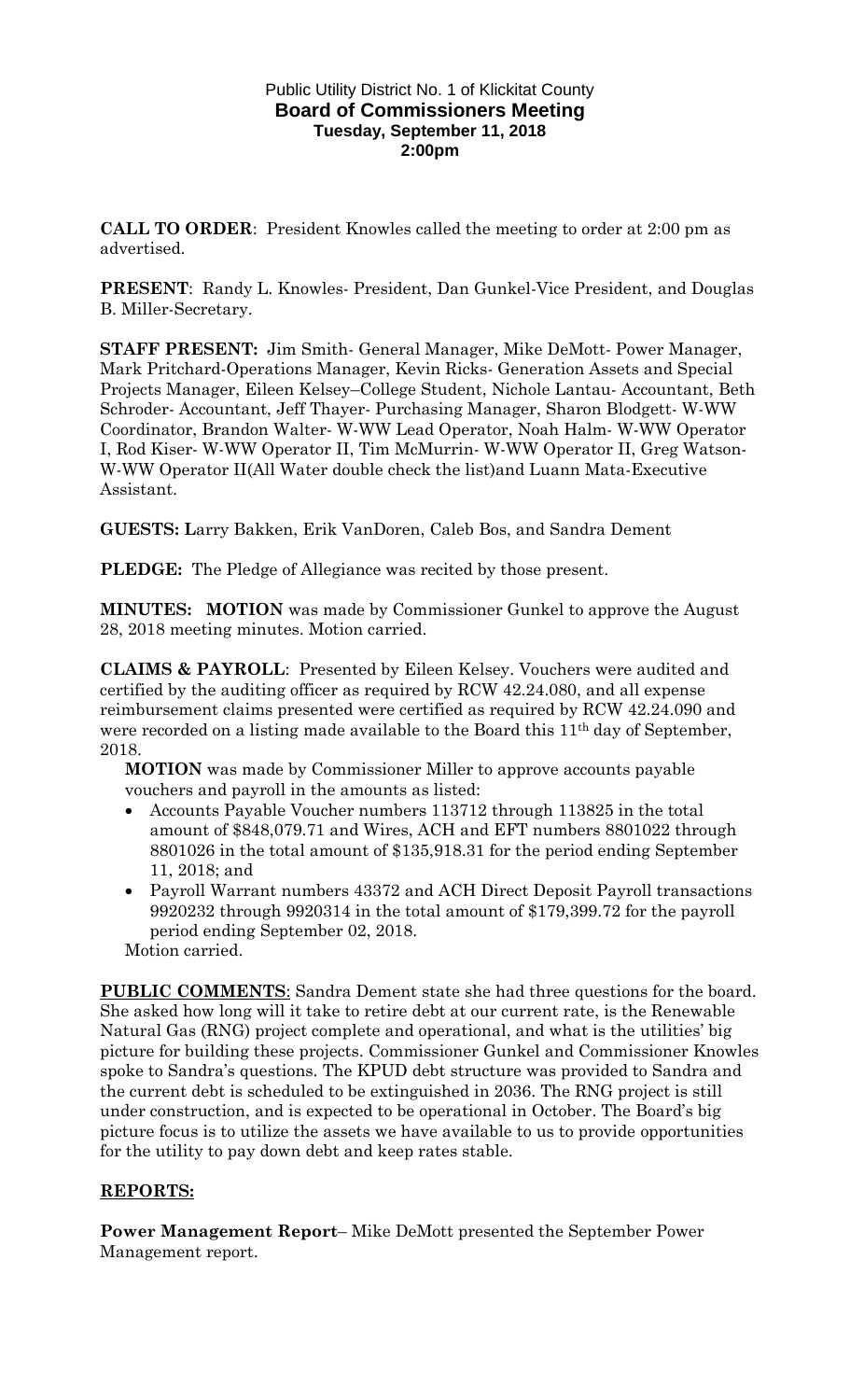Mid-C Power, Sumas gas pricing and Renewable Identification Number (RIN) pricing was reviewed. August's Mid-C Power pricing was high early in the month and our hedging activity protected us on the purchase side.

White Creek production came very close to budget, favorable August pricing should bring in additional revenue. We will not be taking Excess output from the project again this year as the surcharge is over the current market value. Bonneville Power Administration (BPA) has determined that we will receive 36.465MW of Tier 1 power for the October 1<sup>st</sup> 2019 through the September  $30<sup>th</sup>$ , 2021 period. This will require that we obtain 7 MW during the year 2020 and 8 MW during 2021. Current forward pricing suggests our future non-BPA purchases may be made at pricing levels similar to 2018 budget amounts.

RNG business interruption insurance quote was received. This insurance would cover the bulk of a revenue shortfall should the plant experience loss or damage. Environmental Protection Agency certification timeline has been updated to reflect current project schedule. Staff has received additional transportation fuel use certification for the fixed price portion of the contract and is preparing to request the Machinery and Equipment tax reimbursement from Washington State Department of Revenue. Nichole is reviewing the Accounting treatment of RNG that is produced that will be stored until final RIN certification.

There was an additional discussion of the operating line of credit. Mike will take the next step and begin to meet with lenders and review terms.

**RNG Project Update Report**– Kevin Ricks provided the department update for August.

Staff is still working with the electrical contractor to improve this schedule. We have issued a 10-day notice to cure letter to them, as we do not believe they will meet the schedule as presented to us. Discussions ensued on options to ensure that they meet the current schedule.

**July Financial Report**– Nichole Lantau and Beth Schroeder provided the July financial update.

The current year-end forecast net operating margin is expected to be about \$200,000 worse than budget. The debt service ratio (DSC) is forecast at 1.31, which is below our target in Financial Policy 9. As a result, staff is planning corrective action detailed in the Policy. The major contributors to this change in the year end forecast were the delayed RNG start date, reduced generation revenue and some of the work from the 2017 tree trimming plan was no completed until early in 2018. This is partially made up by higher than forecast retail revenue and operations and maintenance expense being lower than budget. Commissioner Knowles asked staff to review the Financial Policy and report back regarding monthly reporting of financial targets.

**COMMISSIONER DAN GUNKEL –** Commissioner Gunkel stated Ray Mosbrucker contacted him to discuss an opportunity for a commercial solar project within Klickitat County. After discussion, Commissioner Gunkel will contact Ray that we will not be pursing the opportunity.

**COMMISSIONER DOUGLAS MILLER -** Commissioner Miller stated that he appreciates the fact that the board had supported the complete rebuild of the Klickitat Wastewater facility back in 2008. By their support and the efforts of the staff, we are at the point where the DOE has recognized excellent system operations for that facility for 10 consecutive years. He stated that he is happy the board made such a sound business decision at that time.

**COMMISSIONER RANDY KNOWLES** – Commissioner Knowles did not have a report.

**GENERAL MANAGER –** The complete report can be found at: [htp://www.klickitatpud.com/topicalMenu/commissioners/GM\\_Reports.aspx](http://www.klickitatpud.com/topicalMenu/commissioners/GM_Reports.aspx)